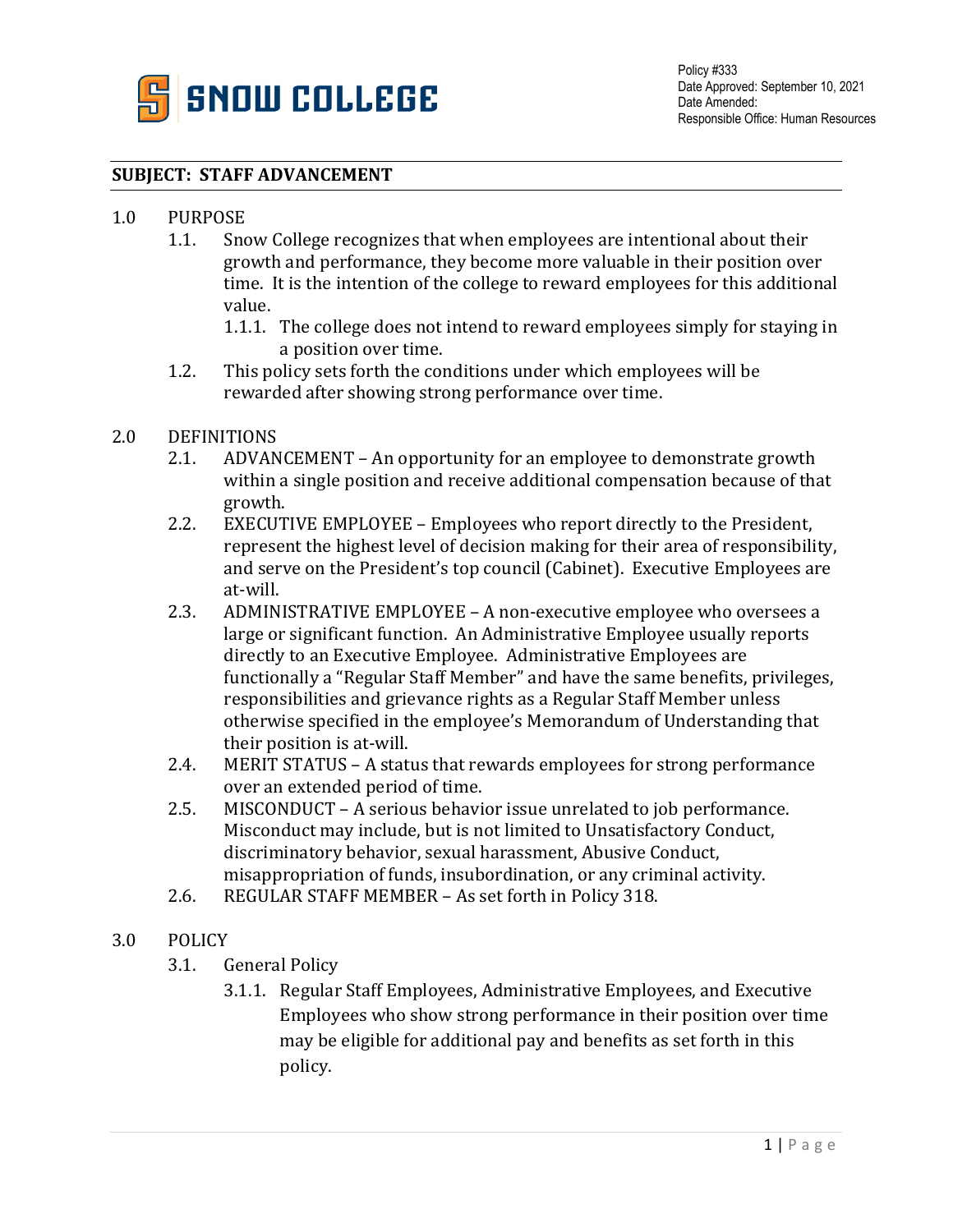

- 3.1.2. Advancement and Merit Status are not rights granted after the requisite years of service. Employees must demonstrate performance in each criterion listed in Section 3.2 to be granted Advancement or Merit Status.
- 3.1.3. Granting Advancement or Merit Status is at the sole discretion of the college.
- 3.1.4. Rescinding Advancement and/or Merit Status is considered an appropriate Level 3 Disciplinary action under Policy 318.
- 3.2. Evaluation Criteria In evaluating whether an employee should receive Advancement or Merit Status, decision makers will evaluate whether the employee exceeds expectations, meets expectations, or does not meet expectations in each of the following areas:
	- 3.2.1. Spirit of Snow Behaviors (Selfless Effort, Exceeding Expectations, Respect for All, Vigorous Grit and Tenacity, and Empathetic Communication)
	- 3.2.2. Job Performance
	- 3.2.3. Professional Development
	- 3.2.4. Service to the College and Community
- 3.3. Evaluation and Approval Process for In-Line Advancement or Merit Status
	- 3.3.1. The Employee begins the process by submitting an application to Human Resources using the form provided by Human Resources.
	- 3.3.2. HR will notify the immediate supervisor and provide the performance evaluations completed during the evaluation period.
	- 3.3.3. The supervisor will rate the employee on the criteria in Section 3.2 and provide a recommendation as to whether Advancement or Merit Status should be granted.
		- 3.3.3.1. The employee will be given a copy of the recommendation and will be given a chance to respond.
		- 3.3.3.2. The recommendation and response will be added to the application and sent to the supervising Executive Employee for further review.
	- 3.3.4. The supervising Executive Employee will review the application and may choose to interview the employee before making a recommendation as to whether Advancement or Merit Status should be granted.
		- 3.3.4.1. If the supervising Executive Employee does not recommend Advancement or Merit, the process ends. This decision may not be appealed.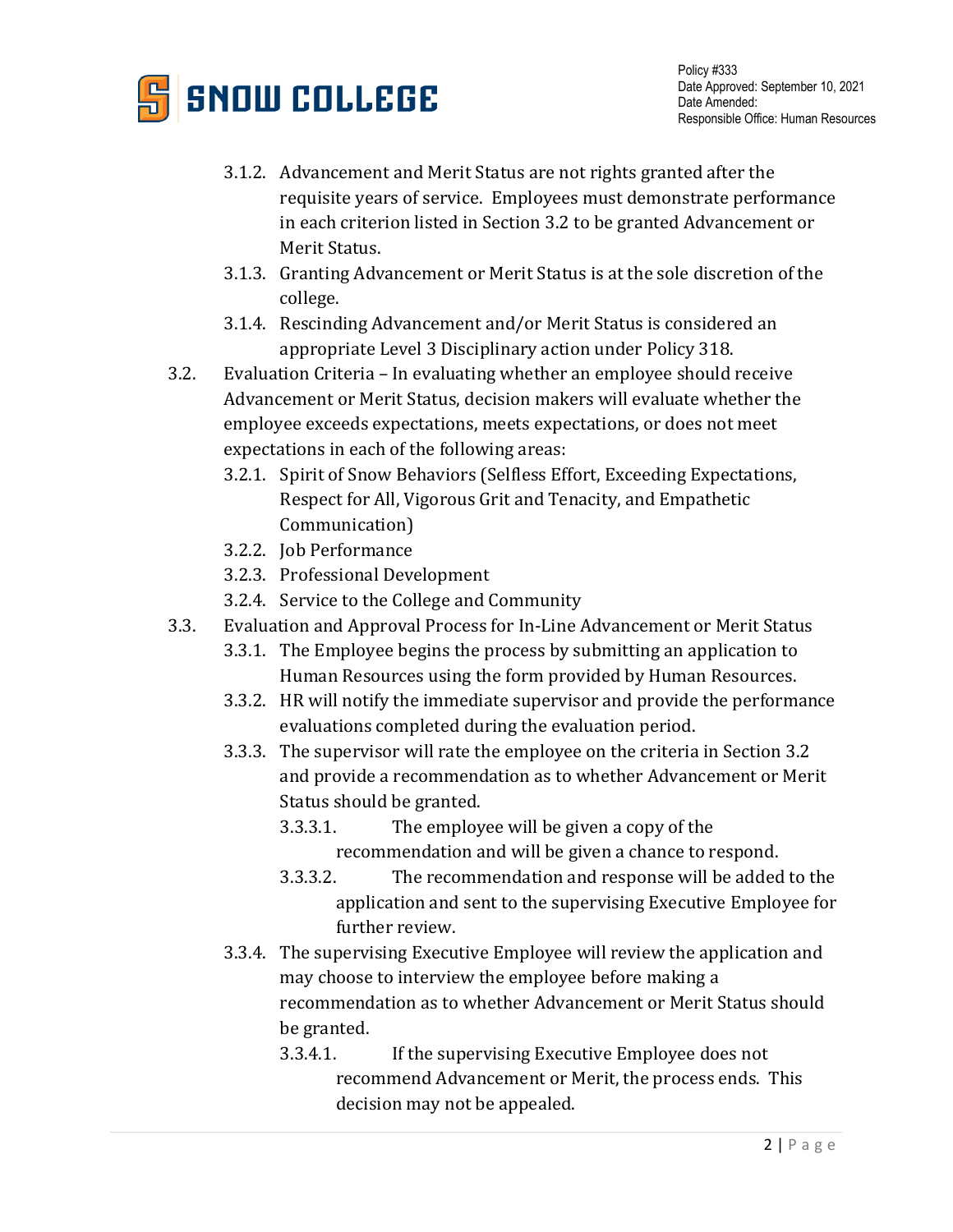

- 3.3.5. If recommended, the application will be reviewed by the President's Cabinet and approved or denied by the President. This decision may not be appealed.
- 3.4. Human Resources will support this process by
	- 3.4.1. Maintaining all applicable forms and infrastructure necessary to facilitate this process.
	- 3.4.2. Training managers and employees on effectively facilitating this process
- 3.5. If an employee is denied Advancement or Merit Status, they may apply again after one year.

### 4.0 IN-LINE ADVANCEMENT

- 4.1. After an employee has been in a single Regular Staff or Administrative position for at least 5 years they are eligible to apply for Advancement. Section 3.3 of this policy outlines the process for granting Advancement.
- 4.2. Applications for Advancement are due January  $30<sup>th</sup>$  of each year.
- 4.3. Employees who are granted advancement will be eligible for additional compensation as determined by the compensation structure.
- 4.4. All pay increases related to Advancement will be effective July  $1<sup>st</sup>$  after the Advancement is approved.
- 4.5. An employee who is approved for advancement may apply for an additional advancement after an additional 5 years from the date the advancement is granted.

### 5.0 MERIT STATUS

- 5.1. After serving as a high-performing Regular Staff Member or Administrative Employee for 7 years or more, an employee may be granted Merit Status.
- 5.2. An employee who achieves Merit Status will qualify for the following benefits:
	- 5.2.1. Eligibility to apply for Special Leave with Pay under Policy 347.
	- 5.2.2. Retreat rights
		- 5.2.2.1. If a Regular Staff Member achieves Merit Status and is subsequently hired as a tenure track faculty member, they will be offered a Regular Staff or Temporary Staff position in the event they are not renewed or granted tenure if:
			- 5.2.2.1.1. A position exists for which the employee is qualified. The College is under no obligation to create such a position.